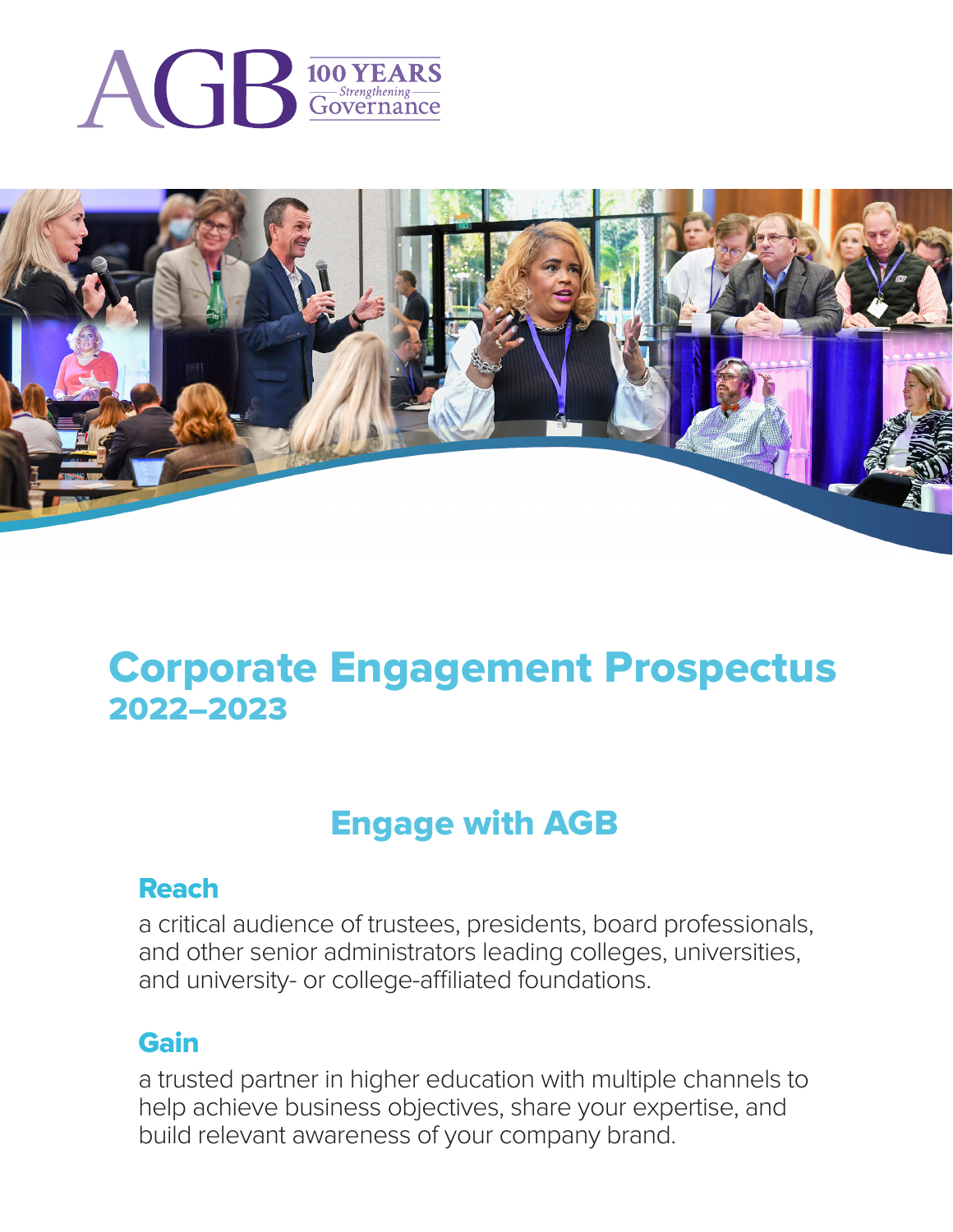# **IMPORTANT NOTE**

The following information is current as of March 2022.

**The COVID-19 crisis continues to impact us all. With that in mind, information in this prospectus is subject to change without notice if conditions warrant.**

# **THE ORGANIZATION**

The Association of Governing Boards of Universities and Colleges (AGB) is the premier membership organization that strengthens higher education governing boards and the strategic roles they serve within their organizations. Through AGB's vast library of resources, educational events, and consulting services, and with 100 years of experience, 40,000 members from more than 2,000 institutions, systems, and foundations are empowered to navigate complex issues, implement leading practices, streamline operations, and govern with confidence. AGB is the trusted resource for board members, chief executives, and key administrators on higher education governance and leadership.

## **Vision**

College, university, and foundation board members are indispensable, strategic partners with institutions to fulfill their unique commitments to society, advance student success and well-being, and enhance institutional vitality.

### **Mission**

AGB empowers college, university, and foundation boards and board members to govern with knowledge and confidence, providing guidance and thought leadership through expert services and resources.

#### **AGB member Institutions:**



(\*includes community colleges, community college systems, theological schools, advisory boards, statewide coordinating boards)

#### **AGB individual members by role:**



**AGB member boards by length of membership:**



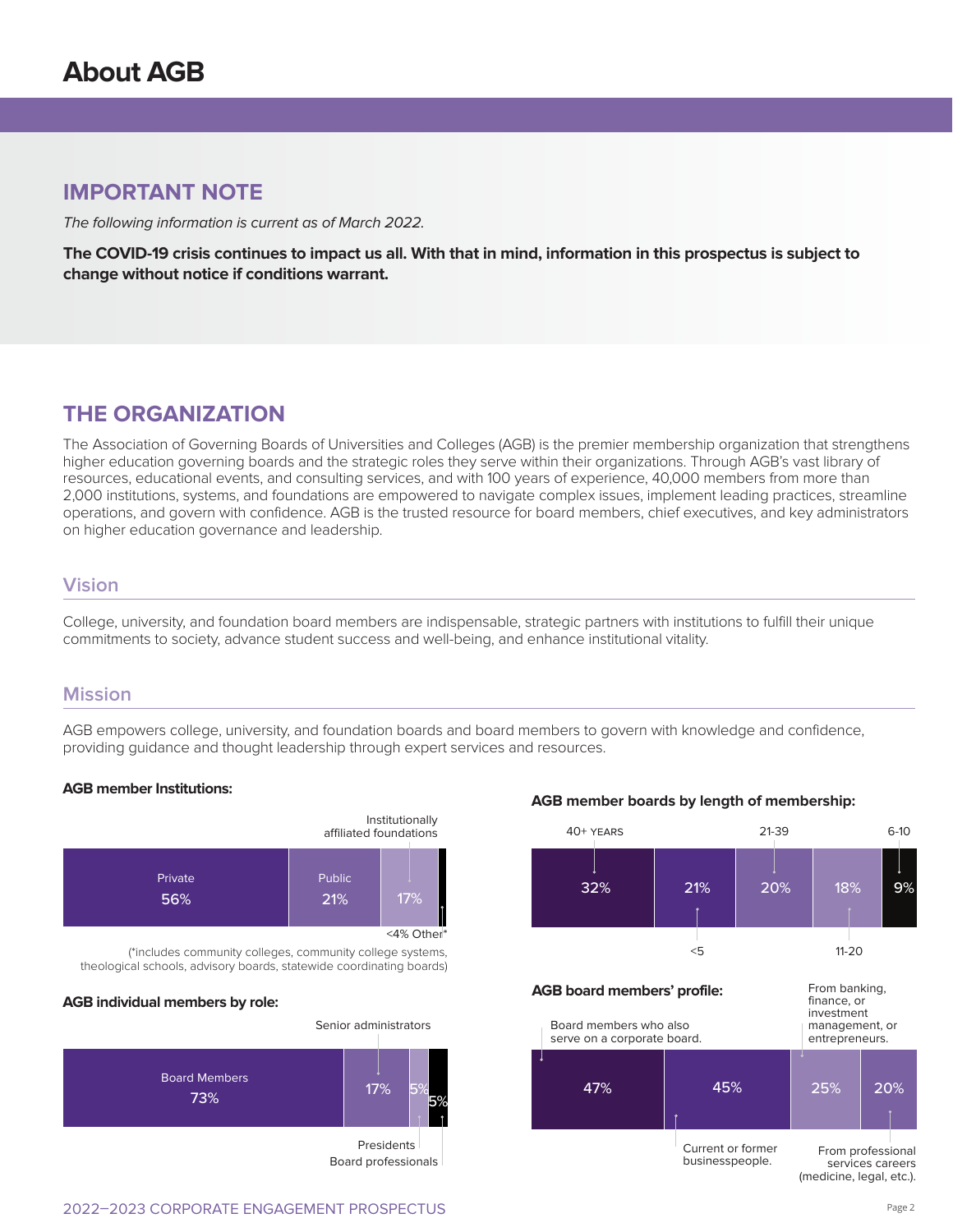# **THE OPPORTUNITY**

AGB is proud of its history of working and partnering with corporations. Corporations are powerful, strategic partners with AGB to advance our mission to empower board members to govern with confidence and knowledge. By engaging with AGB, corporations gain a trusted partner in higher education with multiple channels to help achieve business objectives, share their expertise, and build relevant awareness of the company brand.

Corporations that share AGB's passion and commitment to higher education can engage with us in many ways:

# **ENGAGEMENT OPPORTUNITIES**

#### At a Glance

| <b>Sustaining Engagements</b>              | p.4  | <b>Advisory Councils</b><br>p. 9                  |      |  |
|--------------------------------------------|------|---------------------------------------------------|------|--|
| • Mission Partner                          |      | • Advisory councils are composed of select higher |      |  |
| • Mission Champion                         |      | education leaders.                                |      |  |
| • Mission Sponsor                          |      |                                                   |      |  |
|                                            |      | <b>Other Opportunities</b>                        | p. 9 |  |
| <b>A La Carte Engagements</b>              | p. 5 | • Regional meetings                               |      |  |
| • Contributing Sponsor                     |      | • Trusteeship magazine advertising                |      |  |
|                                            |      | • Reference publications                          |      |  |
| <b>Events</b>                              | p. 6 |                                                   |      |  |
| • Foundation Leadership Forum (FLF)        |      |                                                   |      |  |
| • Board Professionals Conference (BPC)     |      |                                                   |      |  |
| • National Conference on Trusteeship (NCT) |      |                                                   |      |  |

This prospectus is an accurate presentation of engagement opportunities available with AGB as of March 2022. The opportunities, benefits, and pricing are subject to change without notice. To learn more about partnership/sponsorship at AGB, please contact Steve Abbott, Senior Director of Partnerships, (202) 776-0842, sabbott@AGB.org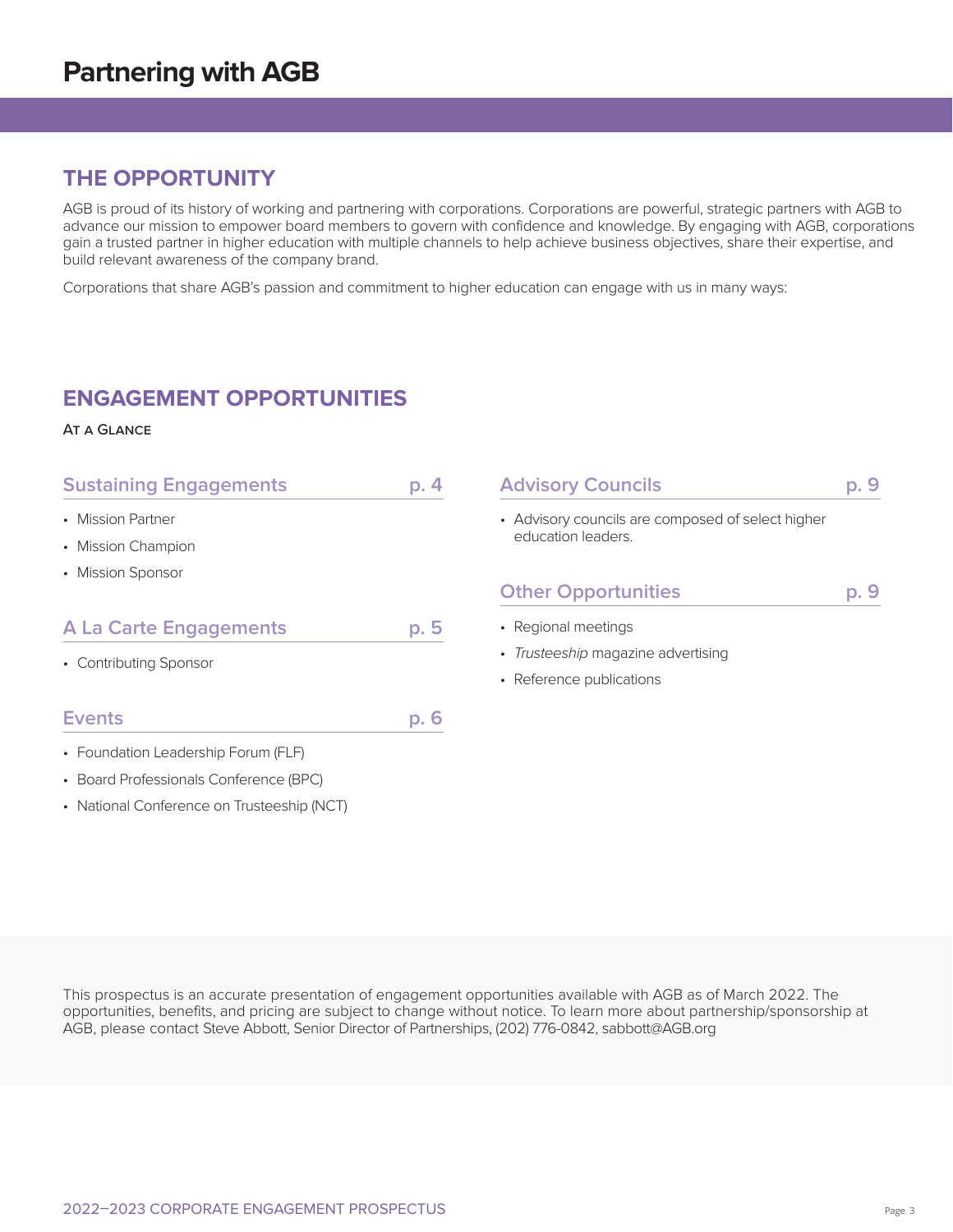# **AGB MISSION THOUGHT LEADERS**

Mission Partner, Mission Champion, and Mission Sponsor engagements are comprehensive year-round, thought leadership opportunities. They include a robust package of opportunities that provide a cost-effective, high-profile, sustained strategic engagement with AGB and access to its members.

# **EXCLUSIVE BENEFITS:**

- Premium positioning and visibility across multiple AGB channels and acknowledgment in signage at AGB events and convenings, in AGB executives' remarks, where appropriate, and in select communications with AGB members throughout the year.
- Access to members-only content on AGB.org.
- A monthly AGB President/CEO Member Update that goes to all AGB members.
- Advance notice of new AGB initiatives and opportunities to support.
- Subscription to *Trusteeship* magazine.
- Opportunity for multiyear engagement terms of up to three years.

Note: The benefits for each level below may be taken "as is" by corporations, or AGB will work with you to design an engagement to meet your specific goals and objectives.

# **Engagement Opportunities**

|                                                                                                                                                                                                 | <b>MISSION</b><br><b>PARTNER</b>                    | <b>MISSION</b><br><b>CHAMPION</b> | <b>MISSION</b><br><b>SPONSOR</b> |
|-------------------------------------------------------------------------------------------------------------------------------------------------------------------------------------------------|-----------------------------------------------------|-----------------------------------|----------------------------------|
| <b>RIGHTS FEE (PER YEAR)</b>                                                                                                                                                                    | Min. \$75,000                                       | Min. \$50,000                     | Min. \$30,000                    |
| Author an article for AGB's award-winning<br>Trusteeship magazine                                                                                                                               |                                                     |                                   |                                  |
| Conduct a focus group with AGB members                                                                                                                                                          |                                                     |                                   | $\ast$                           |
| Present a live webinar                                                                                                                                                                          | (Two-Part Series)                                   | (Single Webinar)                  | ж                                |
| Receive a sponsorship position at AGB's<br>renowned annual conferences<br>Foundation Leadership Forum (FLF)<br>Board Professionals Conference (BPC)<br>National Conference on Trusteeship (NCT) | (All Events)                                        | (Select One Event)                | (Select One Event)               |
| Hold a speaking role at AGB's annual conferences                                                                                                                                                | (Two Events/One-Hour<br><b>Concurrent Sessions)</b> | (One Event/Panel Seat)            | (One Event/Panel Seat)           |
| List your company profile on AGB org year round<br>(with link to company content)                                                                                                               | (Logo/350-word)                                     | (Logo/250-word)                   | (Logo/150-word)                  |
| Appear in a shared AGB sponsor thank-you ad in<br>Trusteeship magazine                                                                                                                          |                                                     |                                   |                                  |
| Sponsor a topic area on AGB.org year round                                                                                                                                                      |                                                     | $\ast$                            | ж                                |
| Write an advertorial for Trusteeship Magazine                                                                                                                                                   |                                                     |                                   | $\ast$                           |

**\*Mission Sponsors may select one of these options to add to their sponsorship based on availability.**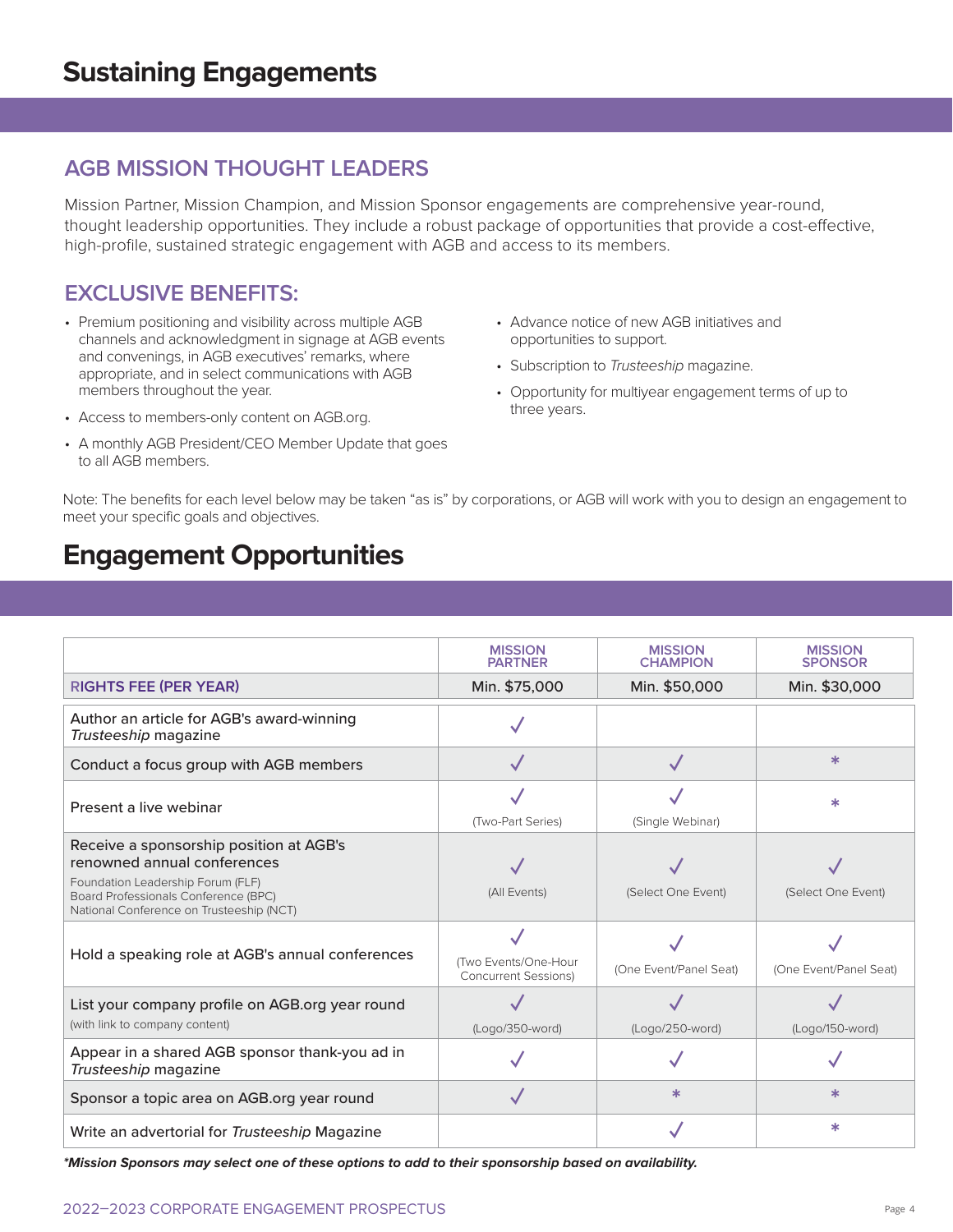**As a Contributing Sponsor, companies can provide thought leadership and subject matter expertise to AGB members through select channels over the course of a year.**

Minimum fee: \$10,000 *(includes two of the options below, excluding reference publications)*

#### **ALL CONTRIBUTING SPONSORS ALSO RECEIVE THESE BENEFITS:**

- Logo and 100-word company profile on AGB.org.
- Discount of 10% on rights fee for sponsorship of the Foundation Leadership Forum (FLF), Board Professionals Conference (BPC), or National Conference on Trusteeship (NCT) (base sponsorship only).
- Shared acknowledgment in thank-you ad in the May/June issue of *Trusteeship* magazine.
- Subscription to *Trusteeship* magazine (two per company; six issues per year).

**Select options from this list to include in your sponsorship.** The types and numbers of options selected will determine the final fee. Limits apply to the types and numbers of options that can be selected. Ask AGB Partnerships for details.

#### **TRUSTEESHIP MAGAZINE**

The official member publication of AGB. All of the following appear in both print and digital editions. Print circulation: 35,000.

#### **• ADVERTORIAL**

One page, about 750 words, on a topic of sponsor's choice, subject to approval from AGB.

#### **• ARTICLE**

Up to 1,200 words on a topic of sponsor's choice, subject to approval from AGB.

#### **• ADVERTISEMENT**

One issue; multiple issues available. Ads subject to approval from AGB.

#### **WEBINAR**

Create your own one-hour webinar on a hot topic, subject to approval from AGB. Other conditions apply.

#### **PODCASTS**

The content of the podcast is the sponsor's choice, subject to approval from AGB. The format is an approximately 20-minute host-guided conversation with up to two guests. Other conditions apply.

#### **BLOG POST**

Posts are subject to approval by AGB and must align with the style and length of other posts on AGB. org. Approximately 500–800 words.

#### **AGB.ORG WEBSITE**

Sponsor a topic section in the AGB Knowledge Center on AGB.org year round. Includes company logo and link to company website.

#### **REFERENCE PUBLICATIONS**

AGB publications are in-depth treatments of timely topics by authors who are higher education subject matter experts. These are exclusive sponsorships.

**Advertorials, articles, webinars, podcasts, and blog posts must be solutions-focused and cannot have an overt marketing, advertising, or public relations focus. All content is reviewed, approved, and edited for style by AGB.**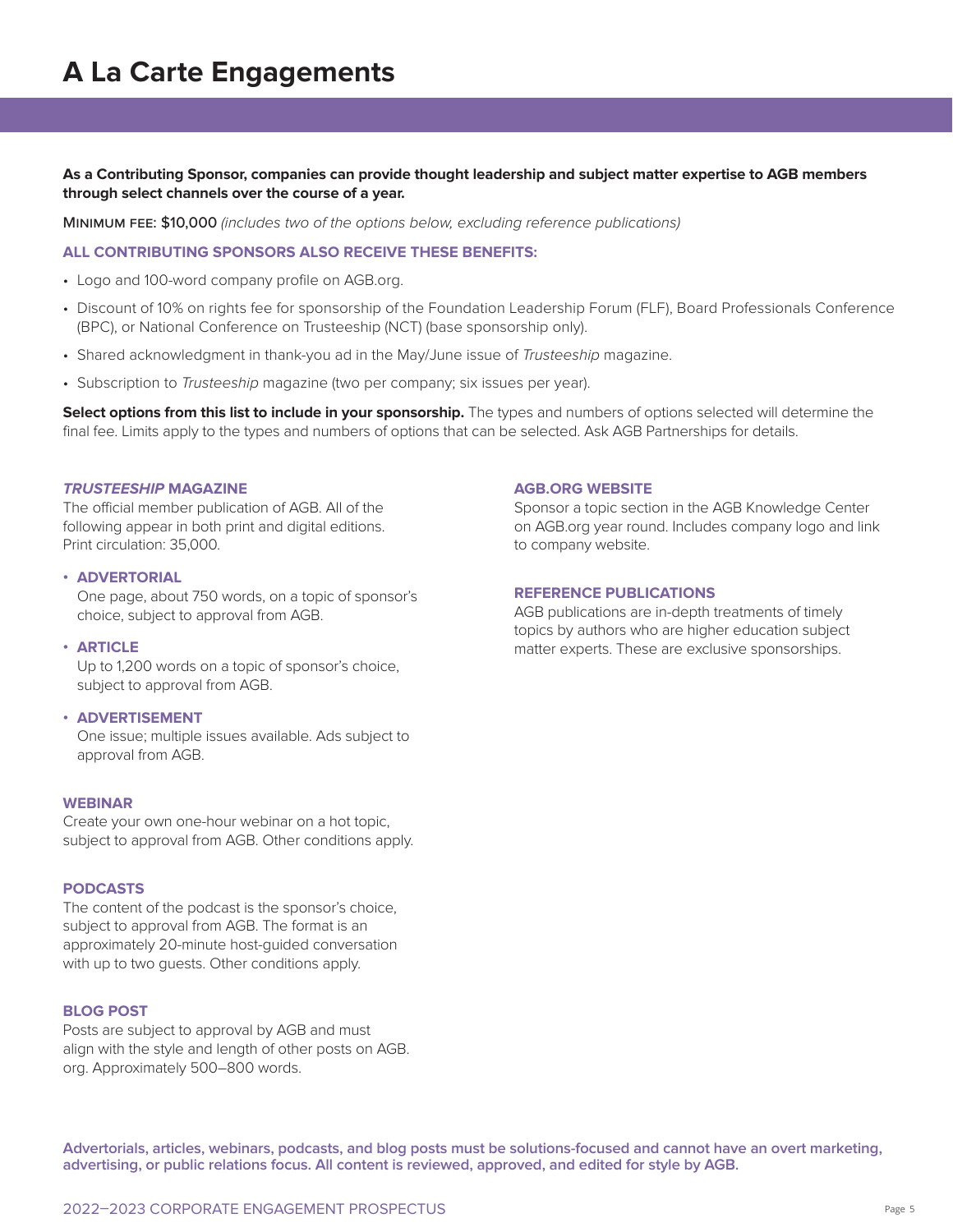### **At all AGB events, sponsors are partners in the event experience and have exclusive access to event audiences.**

- **•** Sponsors are encouraged to fully participate in event public sessions to interact with attendees and contribute to the conversation about higher education issues.
- **•** The number of sponsoring companies is limited based on the size of the event.
- **•** Only sponsoring companies can attend the event.
- **•** Sponsors are integrated into the program, not relegated to an exhibit hall (there is no exhibit hall).

**All 2023 AGB events are currently planned to be in-person.**

#### LIVE EVENT

# **FOUNDATION LEADERSHIP FORUM (FLF)**

#### **January 29–31, 2023**

#### San Antonio Marriott Rivercenter, San Antonio, Texas

The Forum is the only national event for public university- and college-affiliated foundation trustees, CEOs/executive directors, and other senior leaders to share best practices, learn from subject matter experts, and develop strategies to enhance the effectiveness of foundations.





(†includes speakers and sponsor representatives)

## **Sponsorship**

#### **UNDERWRITING PARTNER: \$18,000**

- **•** One-hour concurrent session speaking opportunity
- **•** Premium positioning and visibility in all event channels and other AGB channels
- **•** All event sponsor benefits (see p. 8)

#### **CONTRIBUTING SPONSOR: \$14,000**

- **•** Panel seat at one-hour concurrent session speaking opportunity
- **•** Premium positioning and visibility in all event channels and other AGB channels
- **•** All event sponsor benefits (see p. 8)

#### **EVENT SPONSOR: \$10,000**

- **•** A full-page advertisement in *Trusteeship* magazine
- **•** All event sponsor benefits (see p. 8)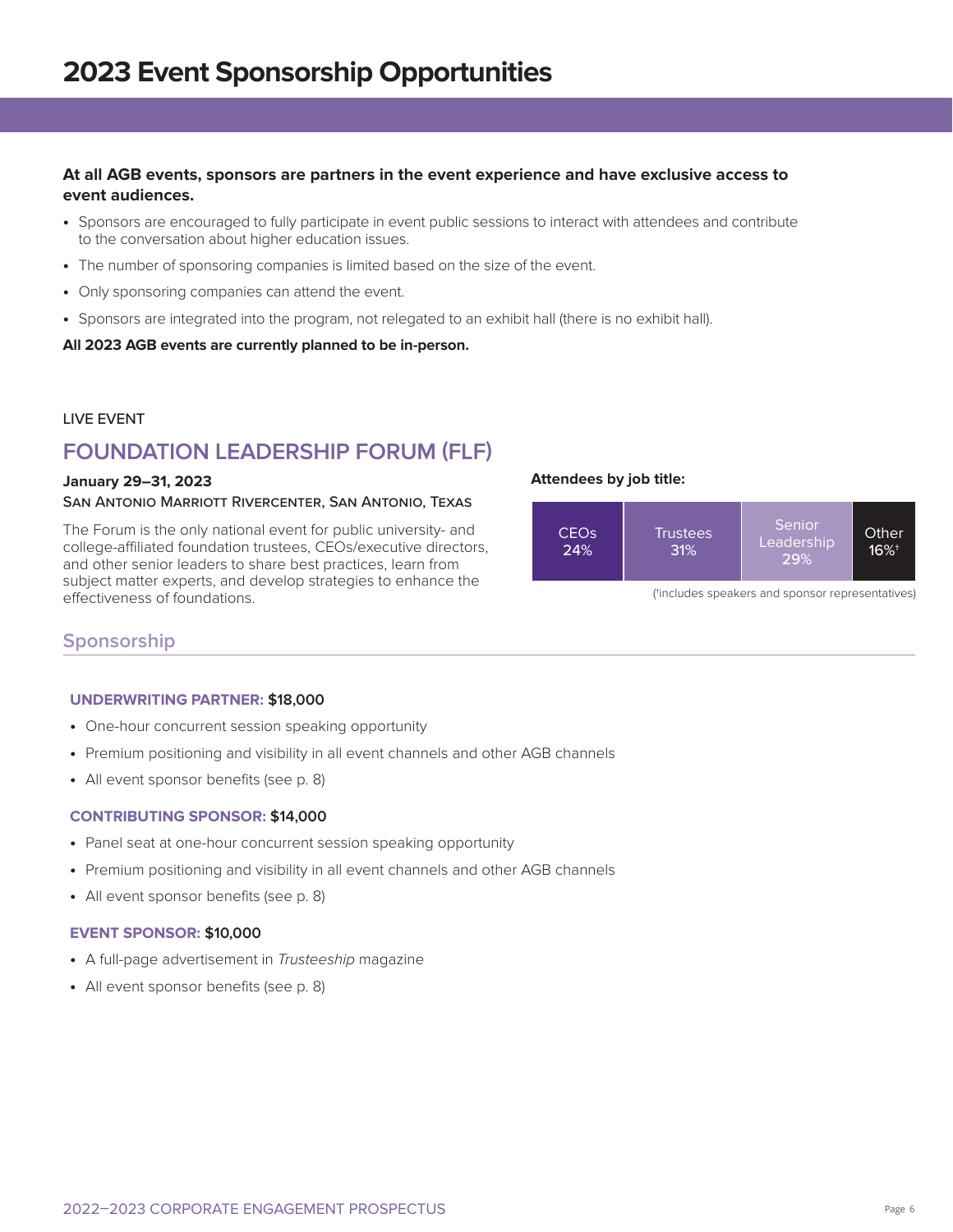# **BOARD PROFESSIONALS CONFERENCE (BPC)**

## **March 31–April 2, 2023**

Manchester Grand Hyatt, San Diego, California

This conference is for those in higher education who staff boards of trustees in roles such as board liaison or board secretary, assistant to the president, general counsel, secretary of the college, vice president, and chief of staff.

### **Attendees by job title:**



## **Sponsorship**

#### **UNDERWRITING PARTNER: \$10,000** (Limit 5)

- **•** One-hour concurrent session speaking opportunity
- **•** Premium positioning and visibility in all event channels and other AGB channels
- **•** All event sponsor benefits (see p. 8)

# **NATIONAL CONFERENCE ON TRUSTEESHIP (NCT)**

#### **April 2–4, 2023** Manchester Grand Hyatt, San Diego, California

The National Conference is the only national event for trustees, presidents, and other senior leaders of public and private universities and colleges. This is the largest gathering specifically for higher education governing boards.

### **Attendees by job title:**

**Presidents** 



(†includes speakers and sponsor representatives)

## **Sponsorship**

#### **UNDERWRITING PARTNER: \$18,000**

- **•** One-hour concurrent session speaking opportunity
- **•** Premium positioning and visibility in all event channels and other AGB channels
- **•** All event sponsor benefits (see p. 8)

#### **EVENT SPONSOR: \$10,000**

- **•** A full-page advertisement in *Trusteeship* magazine
- **•** All event sponsor benefits (see p. 8)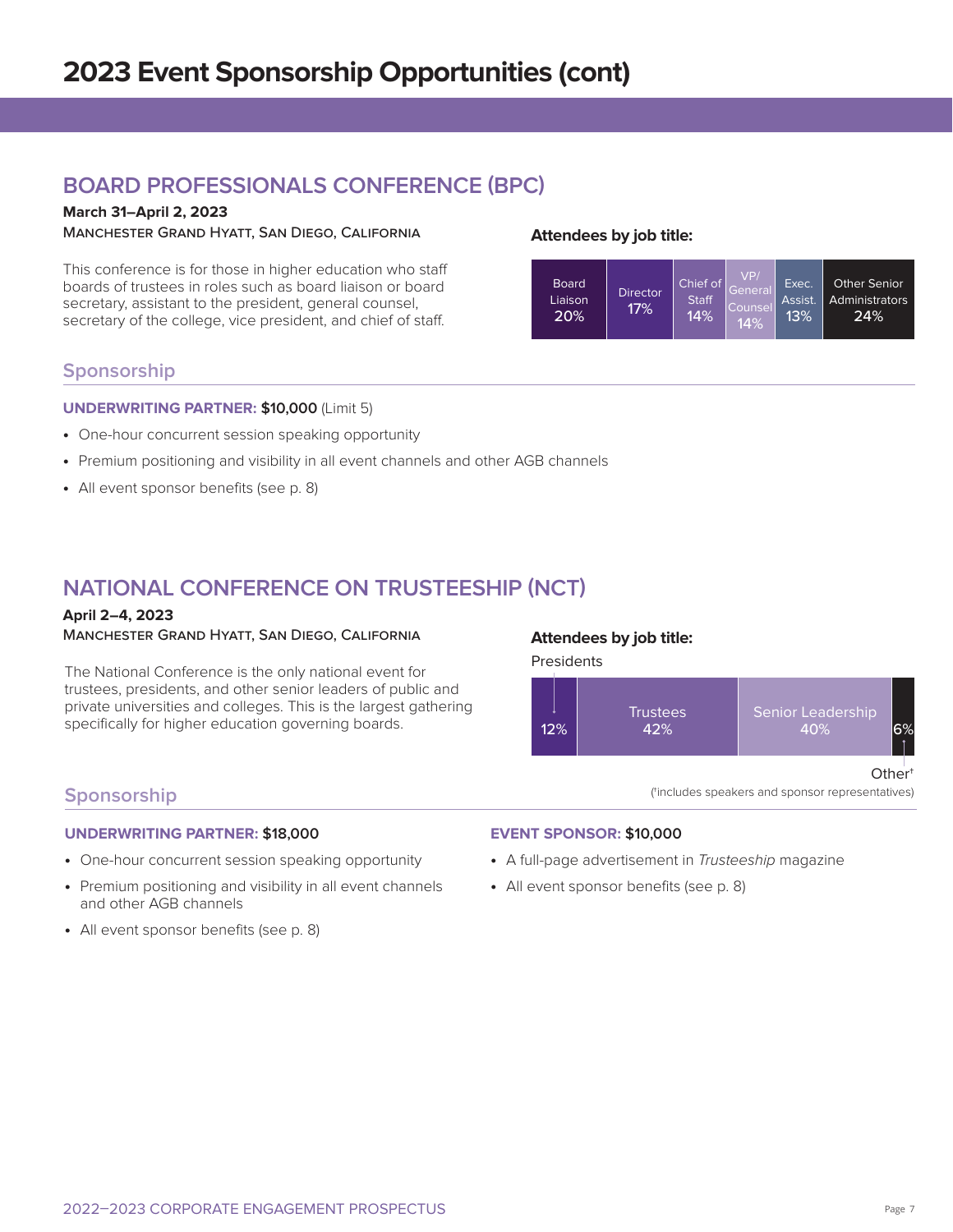All event underwriting partners and sponsors enjoy the following benefits:

## **Pre-Event**

- **• List of attendees** provided three weeks in advance (includes individual's name, institution, title, and state).
- **• Acknowledgment in footers of pre-event emails** to potential attendees and/or registered attendees, with hyperlink to company website.
- **• Acknowledgment on the event section of the AGB.org** website to include company logo/name, speaker name/title/ bio/photo (if applicable), and hyperlink to company website.

## **Onsite**

- **• Complimentary full registrations** to the event (maximum two; additional based on sponsorship level)
- **• Networking opportunities with AGB attendees.** Sponsors are invited to fully participate in all public event sessions and contribute to the conversation about higher education issues.
- **• Company logo and link to company website** from the event website.
- **• Company profile, logo, contact information, and link to company website in event app**. Logo included in rotating banner on app pages.
- **• Logo in shared sponsor ad in printed event at-a-glance brochure given to all attendees.** Brochure also includes an at-a-glance event schedule and maps.
- **• Acknowledgment during plenary sessions** (logo projection and in AGB executive's remarks from the podium).
- **• Sponsor acknowledgment and signage in high-traffic areas throughout the meeting space.**
- **• Display area with signage for sponsor materials** in the AGB Experience, the event hub.

### **Post-Event**

- **• Final attendee** list (includes individual's name, institution, title, and state).
- **• Listing in shared recognition ad in the May/June issue of Trusteeship magazine**, print and digital editions, thanking all AGB underwriters/sponsors; includes company logo and name. Print circulation: 35,000.

100 YEARS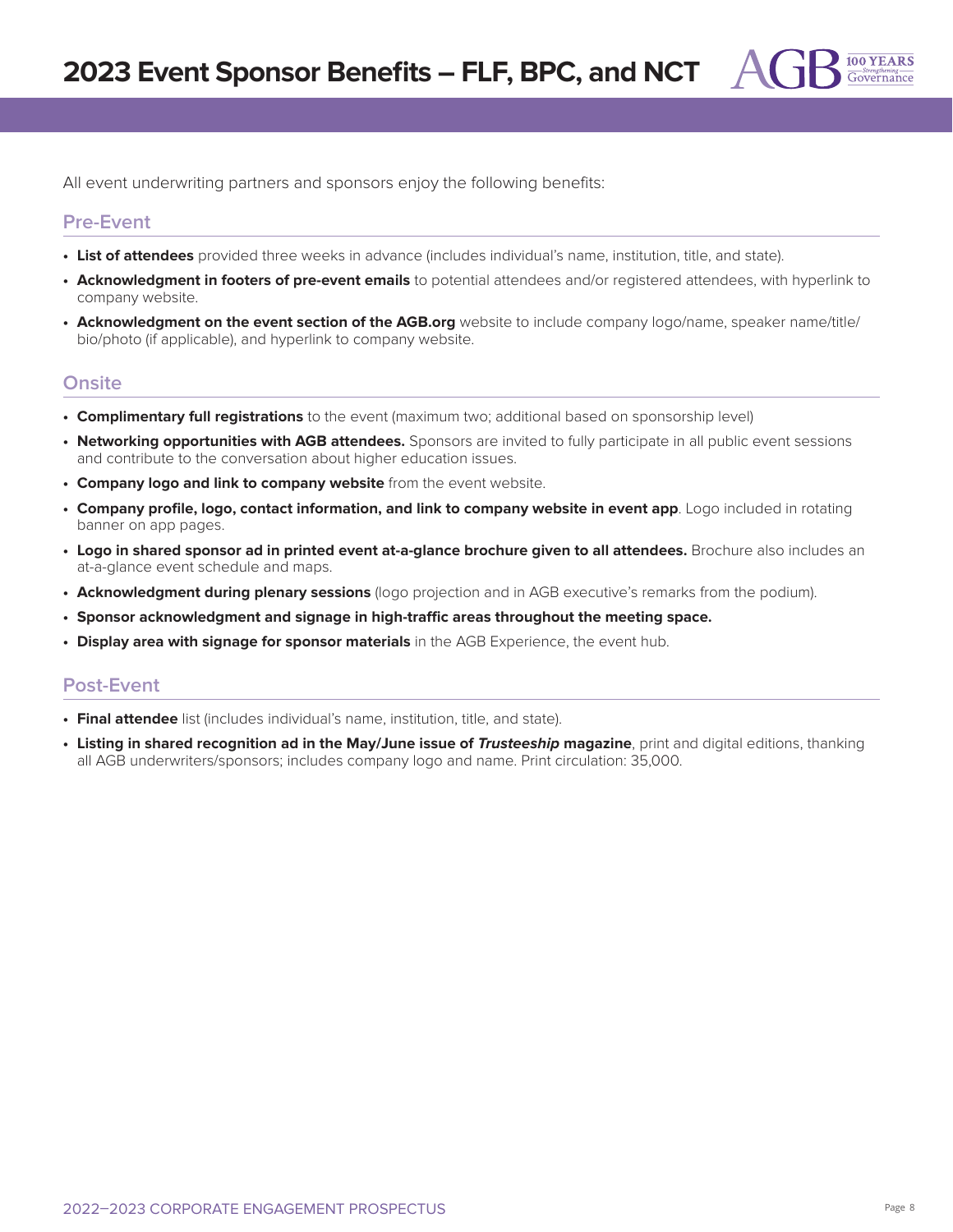For details on these opportunities and the latest information, contact AGB Partnerships.

# **Advisory Councils**

The councils are forums for multistakeholder dialogue, including a broad spectrum of college, university, and foundation leaders; subject matter experts; corporate leaders; policymakers; and others. The purpose of AGB councils is to learn with/from higher education board members and other leaders, and to inform our entire membership of key issues and leading practices that emerge from the councils' discussions.

Examples of councils include:

- Council of Presidents of Colleges and Universities
- Executive Directors/CEOs of Institutionally Related Foundations
- Chairs of Institution or Foundation Boards
- Chairs of various board committees, such as finance or academic affairs

The councils convene up to four times per year, one time in person and three times virtually. Partners may contribute to developing the council agenda, have speaking opportunities during some of the convenings, participate in the council discussions, and contribute to/provide outputs that may include summaries of proceedings, blogs, white papers, and other relevant content.

#### **Minimum fee: \$30,000 per council/per year** maximum one council partnership at a time

## **Trusteeship Magazine**

The official member publication of AGB. This award-winning publication consistently ranks as the #1 benefit of membership. Published six times per year in print and digital format. Ads appear in both print and digital editions. Print circulation: 35,000.

#### **ADVERTISE**

#### **ALL ADS ARE ONE FULL PAGE. ONE AD IN A SINGLE ISSUE: \$5,000**

Multiple-issue rates available; ask for details. Ads subject to approval from AGB.

### **Regional Meetings**

AGB is planning a series of in-person topic-specific regional meetings in 2023. Specific topics and locations are to be determined. Contact AGB Partnerships for more information. **Minimum Fee: \$25,000 per meeting**

### **Reference Publications**

AGB publications are in-depth treatments of timely topics by authors who are higher education subject matter experts. These are exclusive sponsorships. **Minimum Fee: \$10,000**